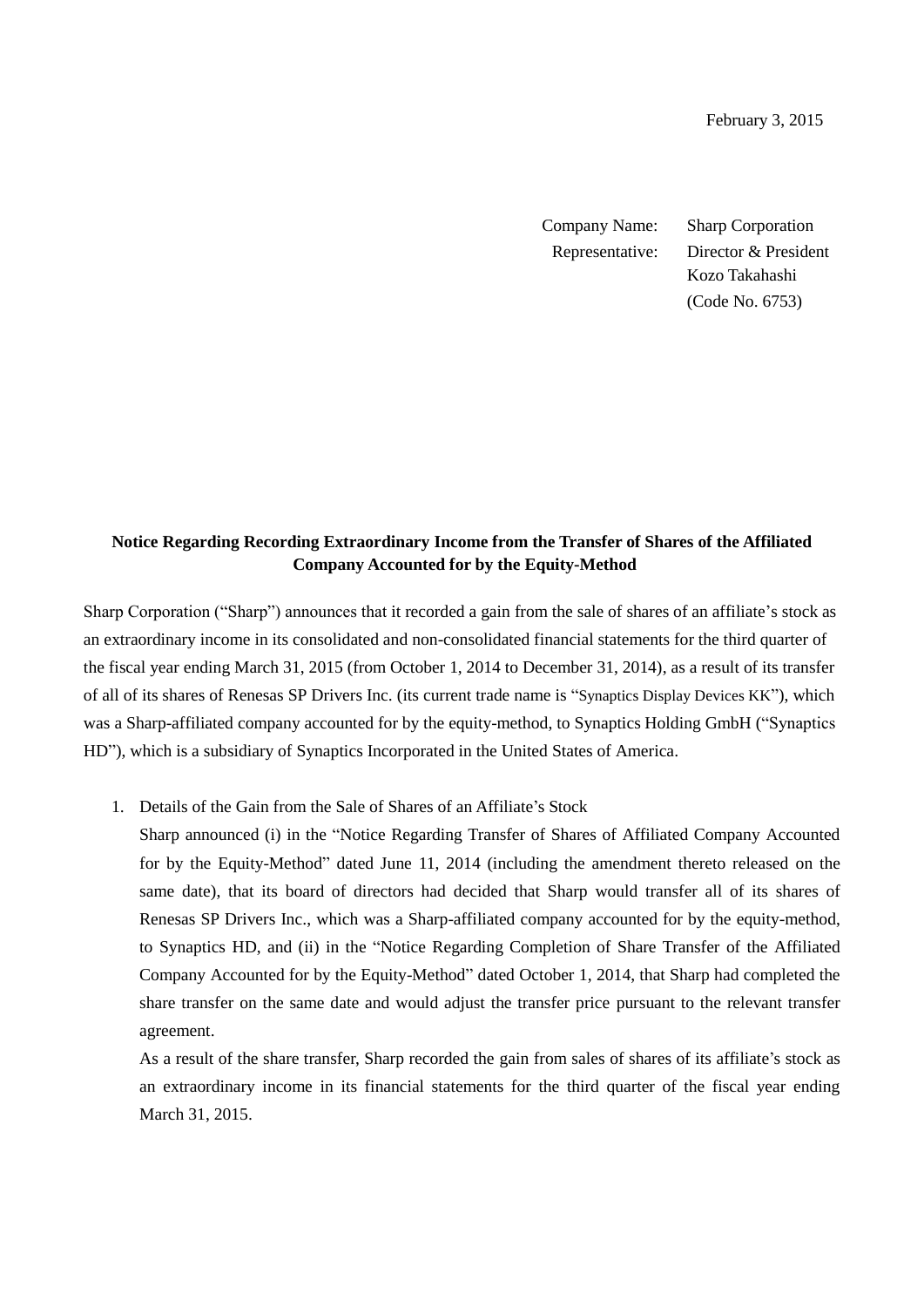(1) Outline of the affiliated company accounted for by the equity-method, whose shares were transferred (as of the transfer date)

|                      | Renesas SP Drivers Inc.                                      |       |
|----------------------|--------------------------------------------------------------|-------|
| 1. Name              | (Its current trade name is "Synaptics Display Devices KK")   |       |
| 2. Location          | 5-20-1 Jōsuihonchō, Kodaira-city, Tokyo, Japan               |       |
| 3. Name and Title of | Ikuo Kudo (Representative Director, CEO & President)         |       |
| Representative       |                                                              |       |
| 4. Business          | Design, development, sales, and marketing of LCD drivers and |       |
|                      | controllers for small and medium size LCD panels             |       |
| 5. Capital           | 5 billion yen                                                |       |
| 6. Date of           |                                                              |       |
| Establishment        | March 11, 2008                                               |       |
| 7. Major             | Renesas Electronics Corporation                              | 55.0% |
| Shareholders and     | <b>Sharp Corporation</b>                                     | 25.0% |
| Ratio of             | Global Powertec Co., Ltd.                                    | 16.0% |
| Shareholding         | Powerchip Technology Corporation                             | 4.0%  |

8. Outline of the other party to the share transfer

| 1. Name               | <b>Synaptics Holding GmbH</b>                                  |  |  |
|-----------------------|----------------------------------------------------------------|--|--|
| 2. Location           | Poststrasse 6, 6301 Zug, Switzerland                           |  |  |
| 3. Name and Title of  | Peter Georg Studer (President of the Management)               |  |  |
| Representative        |                                                                |  |  |
| 4. Business           | Corporate M&A and management and supervision of the affiliated |  |  |
|                       | companies                                                      |  |  |
| 5. Capital            | 420,000 Swiss franc (approx. 48 million yen)                   |  |  |
| 6. Consolidated Net   |                                                                |  |  |
| Assets                | 1,205,859 Swiss franc (approx. 137 million yen)                |  |  |
| 7. Consolidated Total |                                                                |  |  |
| Assets                | 1,225,929 Swiss franc (approx. 139 million yen)                |  |  |
| 8. Date of            |                                                                |  |  |
| Establishment         | June, 2004                                                     |  |  |

(Note) In the above 5 through 7, the yen equivalent is calculated using an exchange rate of 1 Swiss franc  $= 113.79$  yen.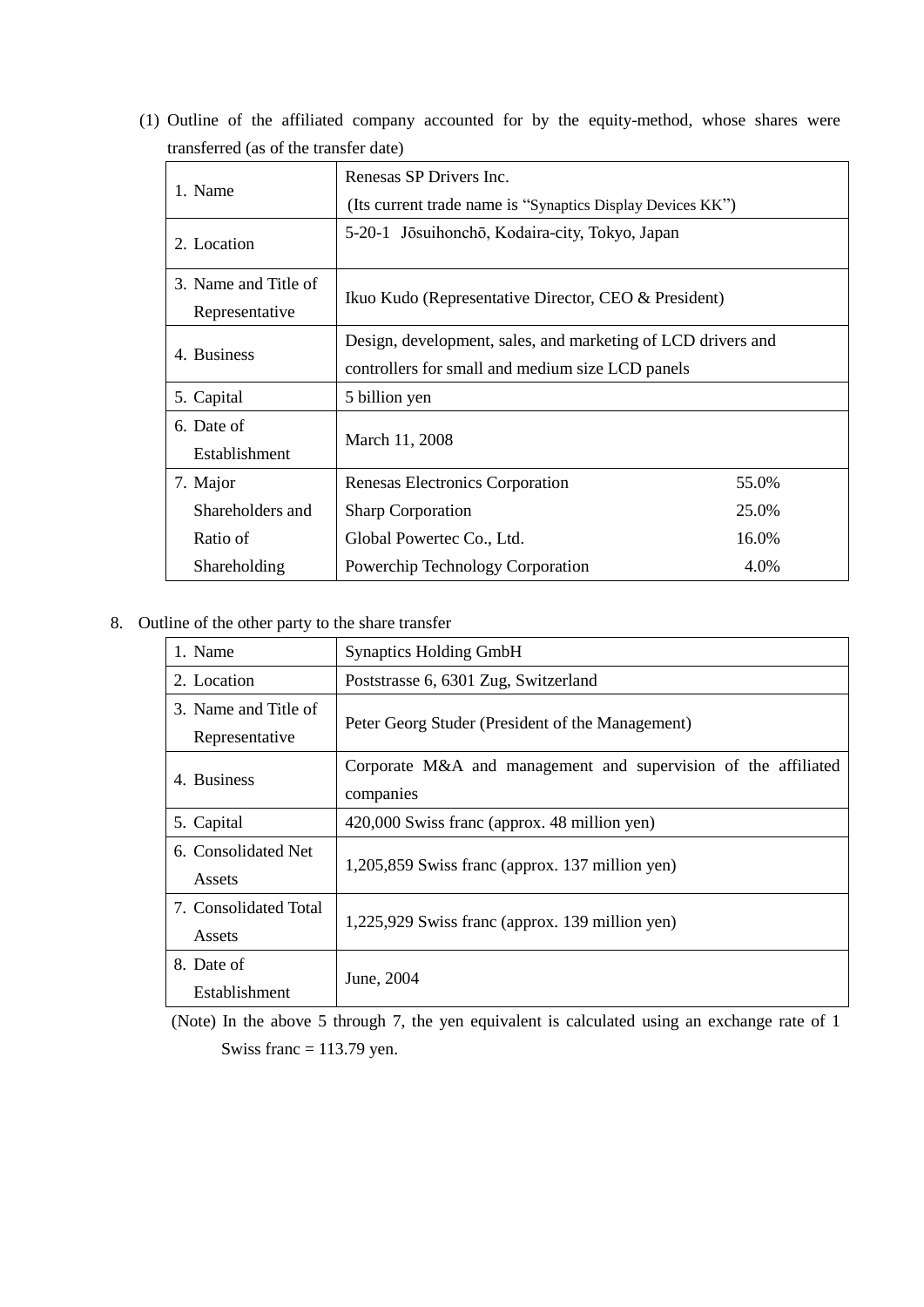| $1_{-}$ | Name                                             | Synaptics Incorporated                                                |  |
|---------|--------------------------------------------------|-----------------------------------------------------------------------|--|
| 2.      | Location                                         | 1251 McKay Drive, San Jose, California 95131, United States of        |  |
|         |                                                  | America                                                               |  |
| $3_{-}$ | Name and Title of                                | Rick Bergman (President, CEO & Director)                              |  |
|         | Representative                                   |                                                                       |  |
| 4.      | <b>Business</b>                                  | Development and provision of touch-base semiconductor solutions and   |  |
|         |                                                  | finger print recognition technology for mobile devices and PCs.       |  |
|         | 55 thousand US dollars (approx. 5.7 million yen) |                                                                       |  |
| 5.      | Capital                                          | (paid-in capital: 703,107 thousand US dollars (approx. 72,364 million |  |
|         |                                                  | yen)                                                                  |  |
| 6.      | <b>Consolidated Net</b>                          |                                                                       |  |
|         | Assets                                           | 628,597 thousand US dollars (approx. 64,695 million yen)              |  |
| 7.      | Consolidated                                     |                                                                       |  |
|         | <b>Total Assets</b>                              | 894,806 thousand US dollars (approx. 92, 093 million yen)             |  |
| 8.      | Date of                                          | March, 1986                                                           |  |
|         | Establishment                                    |                                                                       |  |

In addition, the following is an outline of the parent company of the other party to the share transfer.

(Note) In the above 5 through 7, the yen equivalent is calculated using an exchange rate of 1 US  $dollar = 102.92$  yen.

## (3) The number of shares to be transferred and the status of the shares before and after the transfer

|  | Number of shares before the transfer | 25,000 shares (ratio of shareholding: 25.0%)    |
|--|--------------------------------------|-------------------------------------------------|
|  | Number of shares to be transferred   | 25,000 shares (ratio of shareholding: 25.0%)    |
|  |                                      | (Some part of transfer price will be determined |
|  |                                      | based on the transfer agreement.)               |
|  | Number of shares after the transfer  | 0 share (ratio of shareholding: $0\%$ )         |

## 2. Impact on Financial Results

Sharp recorded the gain from sales of shares of its affiliate's stock as an extraordinary income of 5,665 million yen in the consolidated financial statements, and 11,193 million yen in the non-consolidated financial statements for the third quarter of the fiscal year ending March 31, 2015. The above gain has been calculated and recorded by deducting book value from estimated transfer price. Some part of the transfer price will be determined based on the transfer agreement. In the case of considerable changes, Sharp will disclose accordingly.

The impact of the above transaction on the financial results has been reflected in the accumulated consolidated financial results for the third quarter of the fiscal year ending March 31, 2015, as stated in "Consolidated Financial Results for the Third Quarter Ended December 31, 2014 (JGAAP)"